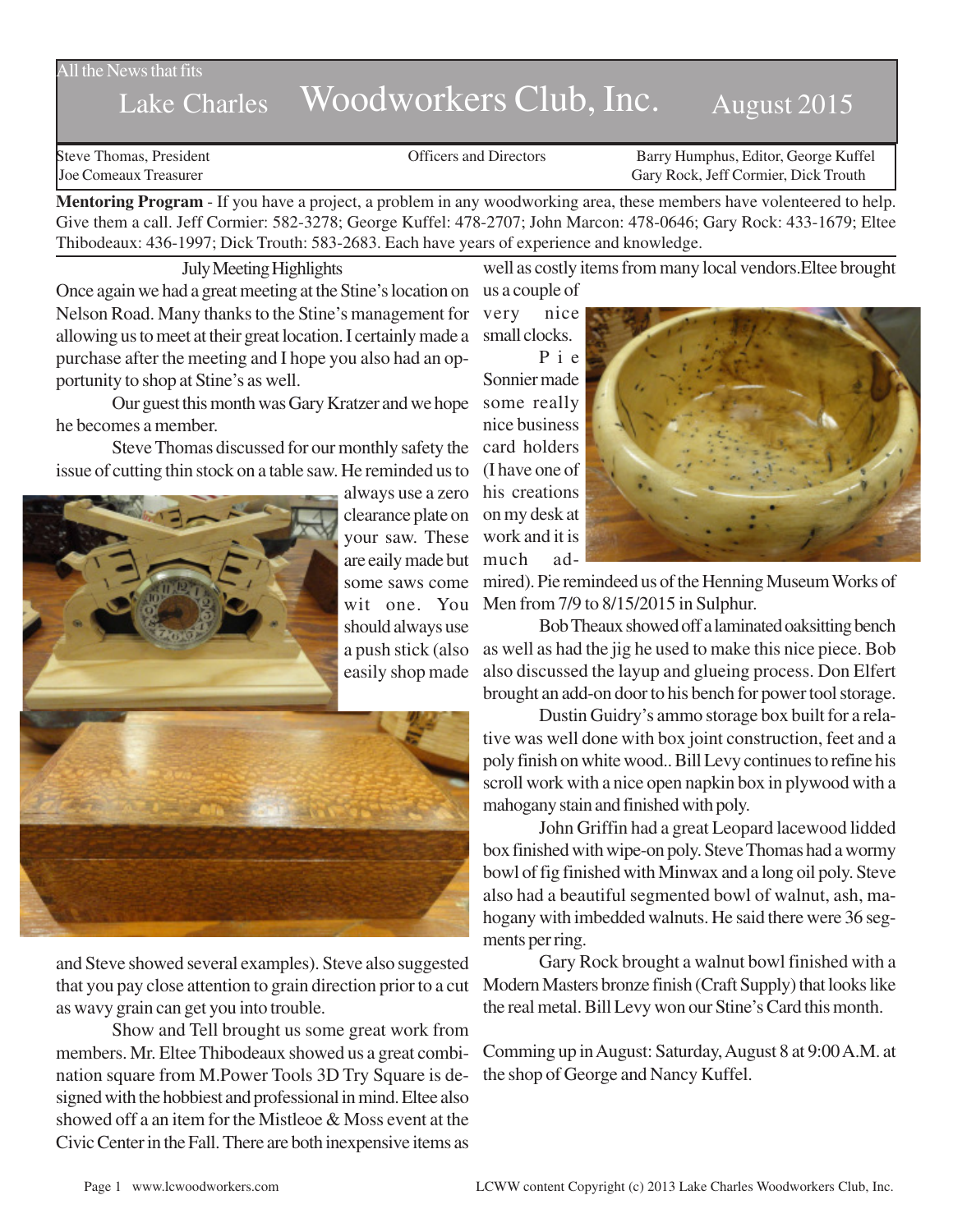Better Cuts with Your Circular Saw Replace the 24-tooth blade that came with the saw with a 50- to 60-tooth blade for cleaner crosscuts in solid wood, veneered plywood, and other sheet goods. For general use when cut quality isn't critical, use a 40-tooth blade. If you're ripping solid wood, switch back to the 24-tooth blade.

Because a circular-saw blade cuts on an upward rotation, the bottom face, in which the teeth enter the cut, will almost always have a clean, tear-out-free surface. Meanwhile, the top face suffers tear-out so bad it cannot be used in a visible area on a project. (See the three photos at right for different degrees of grain tear-out.) So whenever possible, put the best face down when cutting. When you must cut with the best face up, use one of these tips to make your workpiece edges look like the one in the best photo.

Make your cut in two passes instead of one. A shallow scoring pass cleanly shears the surface fibers rather than lifting them upward.

To support the wood fibers, especially plywood's thin veneers, where the blade exits the workpiece, attach an auxiliary subplate to your saw's footplate (also called a base or shoe). When you plunge-cut through this extra layer, you'll create a zero-clearance opening around the blade to eliminate tear-out.

CAUTION: Be extra careful when using a saw this way because the blade guard cannot cover the blade below the auxiliary footplate.

A custom edge guide for your saw not only beats



tear-out, but also makes it easy to align cuts. Start by building a jig based on the drawing (left); adjust the width as needed for your saw. We made ours long enough for crosscuts in 4' wide sheet goods. Make the base's cutting side about 1/2" wider than the distance between your saw's blade and the footplate edge be-

low the motor. Trim the guide to custom-fit your saw by running the footplate against the fence to create the zeroclearance support. Clamp the jig on the "keeper" piece when cutting because the jig does not provide zero-clearance for the cutoff.

If you crosscut solid wood or plywood without supporting both the keeper piece and the cutoff, you'll frequently get a splintery tear-out along the far edge when the cutoff drops away before you've finished the cut. To avoid this,

dedicate two inexpensive boards as "sacrificial" supports, set in place on sawhorses or your workbench top.

When crosscutting a board, place it on a pair of 2x4s. Then, with the blade set to cut slightly into the supports, cut your workpiece to length.

#### No jointer? No problem!

You can still mill flat boards with square edges. Your grandad may have reached for a hand plane (see More Resources for a video on flattening boards by hand, on last slide), but today there's an easier way. With a few common power tools, you can use any of these methods for flat boards in no time.

For cupped boards, cut a pair of straight runners the length of the workpiece and glue them to both edges. After the glue dries, remove the clamps and run the assembly through the planer -- crowned face up. Continue planing until the planer flattens the entire top face of the board. Then, flip the workpiece over and run it through the planer again to flatten that face. Use your tablesaw to rip away the runners and square the edges.

To flatten a twisted board make a sled from a scrap



of flat plywood or MDF slightly longer and wider than your workpiece. Glue a cleat on the trailing end of the sled to capture the workpiece as it goes through the planer. Using scrapwood wedges held in place with double-faced tape, shim the gaps between the sled and the twisted board to keep it from rocking. Now, run the sled and board through the planer to flatten the top. Remove the workpiece from the Continued on page 3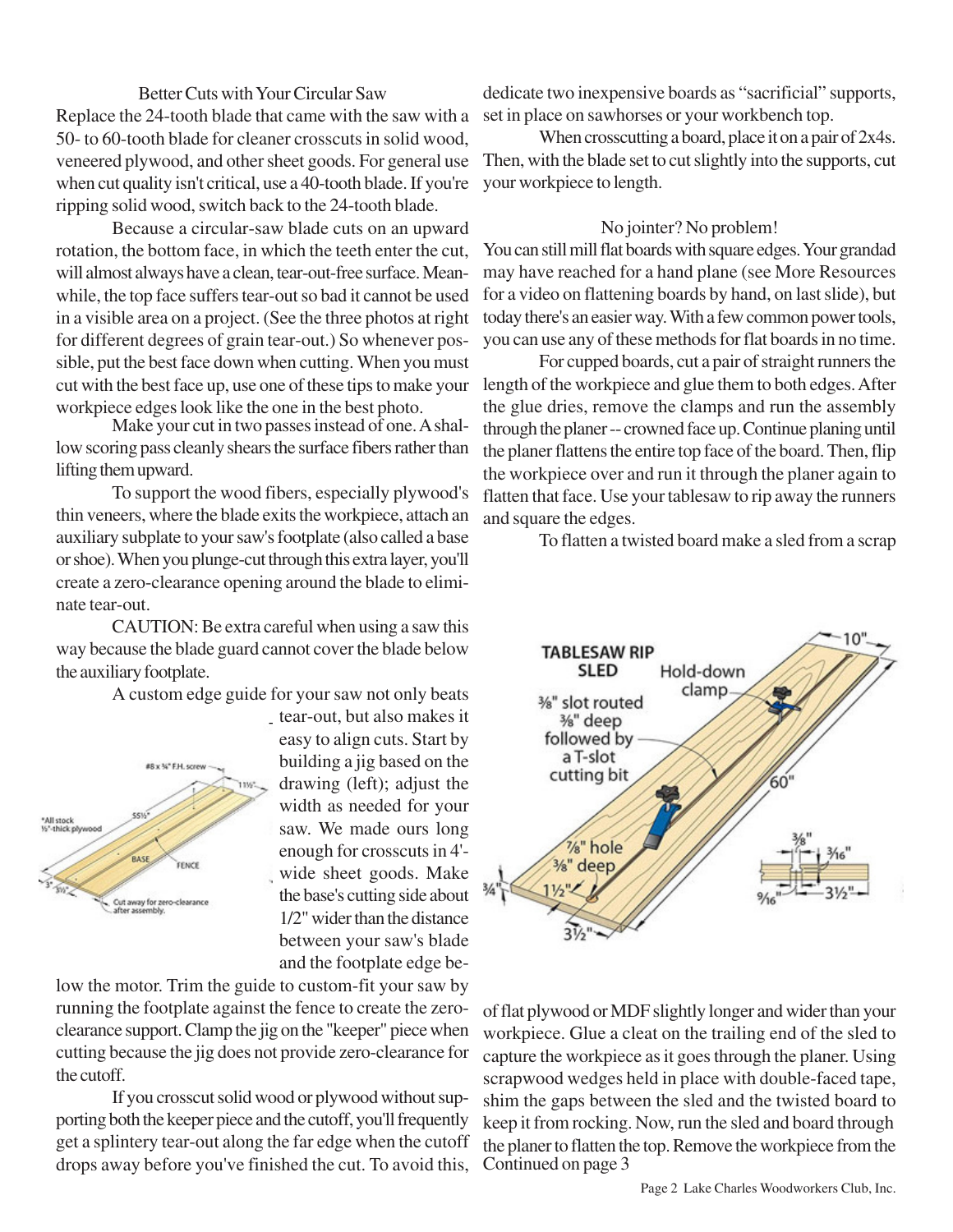No jointer? No problem! continues

sled, place the flattened face down and plane the opposite face.

To rip a straight edge on boards, the best way is to build a sled and use it as a secure platform. To make a Tslot, use a Forstner bit to drill 3/8"-deep starting holes where shown; then run your router against a straightedge clamped to the sled base and plow the channel between the two holes with a 3/8" straight router bit. Without moving the straightedge, install a T-slot cutter bit and rout the channel.

To use the sled, let the rough edge of the workpiece overhang the sled and secure the workpiece with hold-down clamps (#35283, 800-279-4441, rockler.com). Butt the opposite edge of the sled against your fence and rip the n woodworkers' dreams, all wood looks like the boards we crooked edge away, as shown previously, top.

## Log Lessons to Learn

The deep, often-dark bins of a hardwood retailer aren't always the best environment for choosing the perfect board for your project. Without unstacking and restacking hundreds of pounds of lumber, your best view of the wood is often a small cross-section of end grain. How much can you really



tell about the wood with just that glimpse?

Some thoughts on end grain. Like a palm reader who can tell your whole life story by looking at the lines in your hand, you can learn the story of the board from the endgrain lines. As you can see right, reading the curvature of the growth rings lets you estimate the size of the tree,

where the board came from in the tree, as well as letting you predict what that means for the grain appearance and stability of the board.

While examining a bin of boards, pay special attention to any boards in which the end grain aligns as if the boards came from the same log, because they probably did. Mills often bundle boards as they come off the saw, and a sequence -- the sliced-up boards making up a complete log -- will often end up in the same bin. It's your opportunity to snag boards with consistent color and complementary grain patterns. Confirm your find by pulling the boards and comparing their lengths; lumber from the same log will be the same length.

Final checks: after you zero in on a few likely candi-

dates for project stock, pull those boards into the light for a final check. Does the grain match your expectations? Is the color consistent between boards? (If not, a stain or dye job might be in your future.) Sight down the edge to check for defects, right. And when you're done, proper lumberyard etiquette dictates that you neatly restack any rejects back in the bin.

Finally, sight down the board to check for twist, cup, and curl. Some distortion might be acceptable if your cut list calls for short, narrow workpieces; otherwise, set aside any warped boards.

## Wood Defects

see in cutting diagrams: flat and straight, with parallel edges and not a single knot or inconsistency. In reality, though, wood is far from perfect. Even the best grades often suffer from one or more of these common defects.

The best way to deal with lumber defects is, of course, to avoid questionable boards in the first place. But if a board has great grain, is the only one available that suits your needs, or carries a bargain price, don't reject it just because of a few problems. Use the following tricks to get the most from less-than-perfect lumber.

 Salvage a bowed board by crosscutting it into shorter sections, matching the lengths of pieces to the curve of the board. Test setups or finishes with areas too bowed to produce flat stock. You may be able to create small parts, such as cleats or spacers, from the bowed pieces.

How you straighten the edge of a crooked board depends on the severity of the defect. If the crook is mild, run the concave edge over your jointer to straighten it. Use caution to prevent the leading end from catching on the outfeed table.

For cupped boards, rip a wide, cupped board into narrow flat sections, below right. Rip each piece slightly wider than you need, then re-rip or joint the edges square to the face. You even can glue these sections back together to create a wide board.

Checks and shakes occur at the ends of boards, so you may simply cut off the bad areas. But don't be too hasty. Good narrow pieces often exist on either side of a check.

Shakes, because of their orientation, usually have to be cut off. Be leery of boards with excessive shake. This may be a result of the board simply being dropped on one end, but shakes also can be a sign of improper drying.